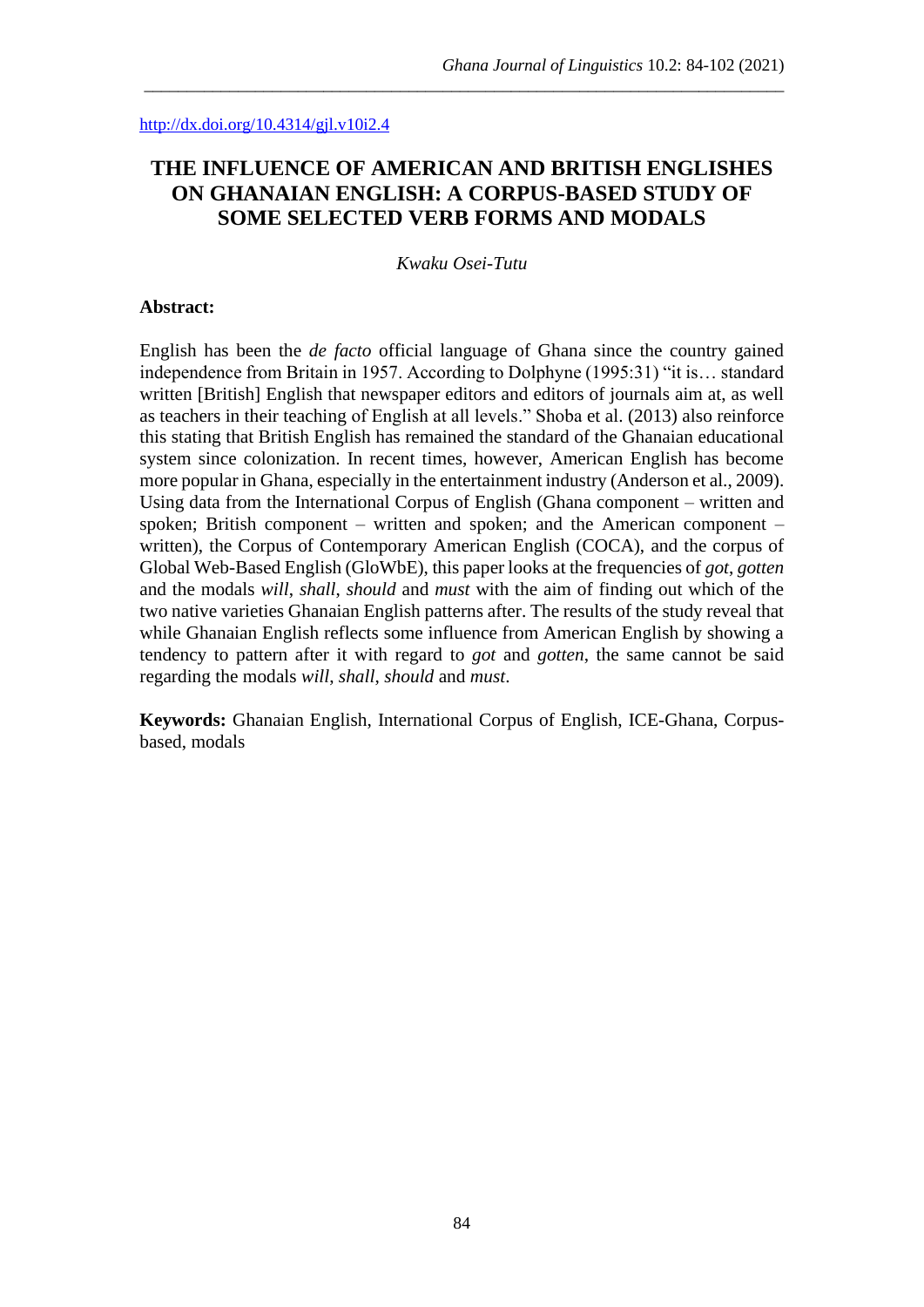\_\_\_\_\_\_\_\_\_\_\_\_\_\_\_\_\_\_\_\_\_\_\_\_\_\_\_\_\_\_\_\_\_\_\_\_\_\_\_\_\_\_\_\_\_\_\_\_\_\_\_\_\_\_\_\_\_\_\_\_\_\_\_\_\_\_\_\_\_\_\_\_\_\_\_

# **1. Introduction**

English arrived on the shores of Ghana (then, the Gold Coast) with British traders in the  $16<sup>th</sup>$  Century (Adika, 2012) and various political events, culminating in colonization, led to the language becoming the language of administration. After the country gained independence from Britain on  $6<sup>th</sup>$  March 1957, English remained the official language. Since then, despite calls for the adoption of (an) indigenous Ghanaian language(s) as the official language(s), English has remained the *de facto* official language of Ghana (Adika, 2012; Anderson, 2009; Dako, 2019). Because of Ghana's historical ties to Britain, the English spoken and written in Ghana has always traced its roots to British English. Spelling conventions, for instance, are typically British (for example, *colour*, *centre*, *tyre*, etc.) and there are still teachers across the educational spectrum who underline alternative spellings as incorrect. Apart from spelling, vocabulary is also another area where Ghanaian English is typically British (for example, *toffee* for *candy*, *biscuit* for *cookie*, *trousers* for *pants,* etc.). The tendency towards British English is corroborated by Dolphyne (1995: 31) who says "it is this standard written [British] English that newspaper editors and editors of journals aim at, as well as teachers in their teaching of English at all levels. Shoba et al. (2013) also reinforce this stating that British English has remained the standard of the Ghanaian educational system since colonization.

However, with the advent of television (especially, movies from Hollywood) and the internet, many words have made their way into Ghanaian English from American English – a development which is predicted by Owusu-Ansah (1994: 344), who, writing within the context of the early 1990s, notes that "... [though] Ghanaian English is still mostly influenced by British English, … CNN broadcasts, which started recently, may change this in the future." Some of these words exist side-by-side with their British English counterparts (for example, British English *film* and American English *movie*); however, there are some which are still seen as indicators of American English (for example, *pants* for *trousers*). As part of the dynamics of English in Ghana is the oftenrecurring question of whether Ghanaian English is still mainly influenced by British English or has 'succumbed' to the influence of American English. While teachers and educators (as stated above) often argue that Ghanaian English needs to hold on to its British English heritage, it is easy to observe, especially in the media, the influence of American English (Anderson et al., 2009). In fact, some studies (such as Dako (2019) and Shoba et al. (2013)) have revealed that a lot of Ghanaian radio presenters copy American pronunciation in order to sound more sophisticated. The accent that has resulted from this imitation of the American accent has come to be referred to as LAFA,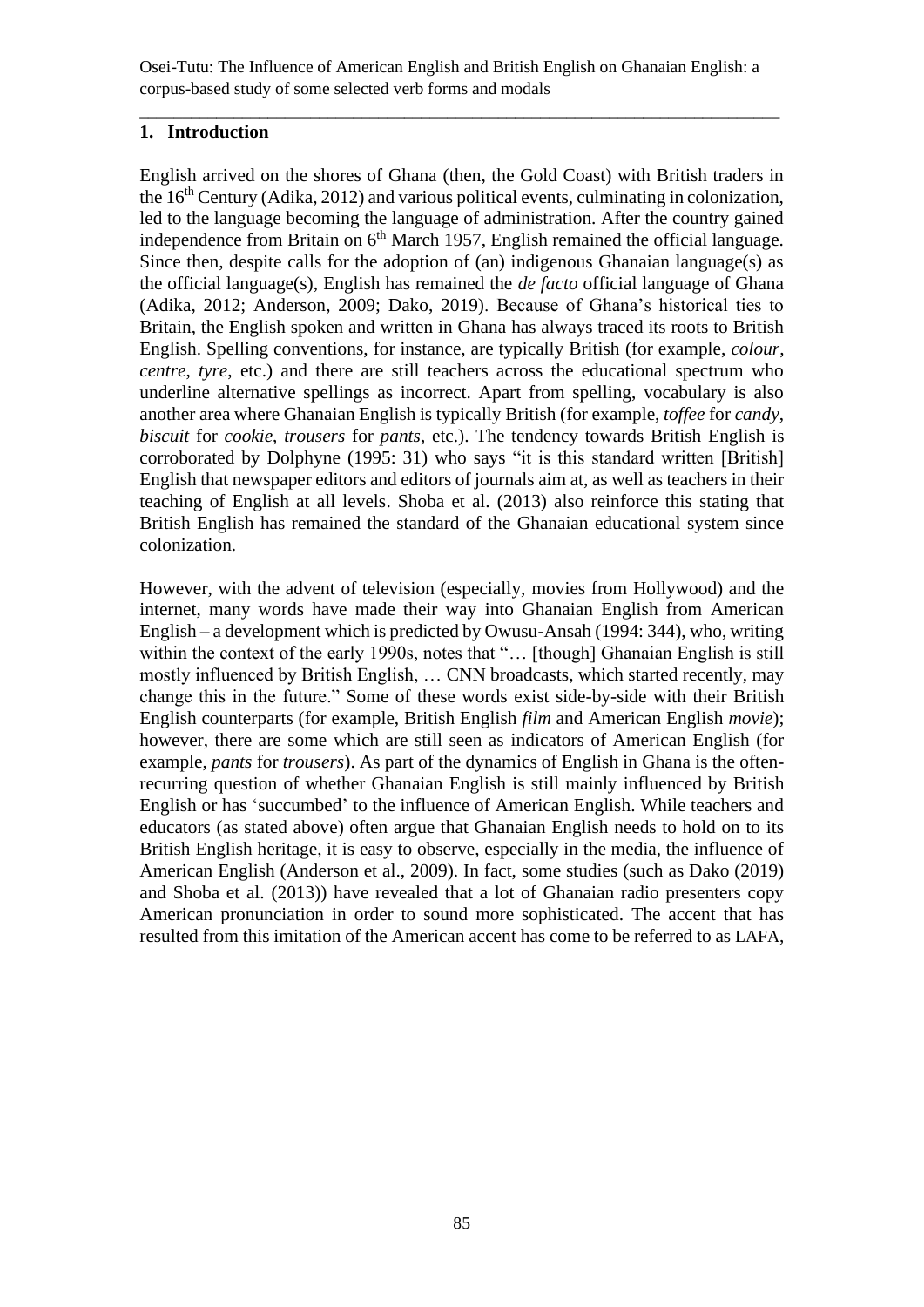an acronym for *Locally Acquired Foreign Accent* (Bruku, 2010; Dako, 2019; Shoba et al., 2013).

\_\_\_\_\_\_\_\_\_\_\_\_\_\_\_\_\_\_\_\_\_\_\_\_\_\_\_\_\_\_\_\_\_\_\_\_\_\_\_\_\_\_\_\_\_\_\_\_\_\_\_\_\_\_\_\_\_\_\_\_\_\_\_\_\_\_\_\_\_\_\_\_\_\_\_

It is, therefore, against this background that this paper conducts a cross-variety study of Ghanaian English, British English and American English by examining the occurrence of some selected high-frequency vocabulary items within their respective components of the International Corpus of English (ICE), the Corpus of Contemporary American English (COCA) and the Corpus of Global Web-Based English (GloWbE) with the aim of finding out which of the two native varieties Ghanaian English patterns after. The vocabulary items which were selected are the verbs *got*/*gotten* and the modal auxiliaries *must*, *should*, *will* and *shall*. More will be said later about the rationale for selecting these specific items, but for now, the rest of the paper is structured as follows. Section 2 reviews some of the relevant work that has been done on Ghanaian English in order to situate this paper within the gap that it seeks to fill. Next, in Section 3, the research questions that drive the study are outlined. Section 4 then lays out the study design and explains the reasoning behind the methodology used for the study. Then, in Section 5, the paper presents the results of the data analysis and discusses their implications for the research questions of the study. Finally, Section 6 provides the concluding remarks of the paper.

### **2. Review of Relevant Literature**

Though there has been a lot of research done on various aspects of English in Ghana (Adika, 2012; Anderson et al., 2009; Bruku, 2010; Dako, 2019; Dolphyne, 1995; Tingley, 1981) or Ghanaian English (Anderson, 2009; Asante, 2012; Dako, 2003; Huber, 2004, 2012; Huber & Dako, 2004; Sey, 1973; Shoba et al., 2013), not much, has been done based on corpus data. Many studies such as Sey (1973), Tingley, (1981), Dako (2003), Huber & Dako (2004) and Asante (2012) have made use of some sort of corpora by relying on examples drawn from newspapers and examination scripts, but very few (Brato, 2020; Huber, 2012; Schneider, 2015) so far have branched out beyond that to take advantage of a specialised database such as that of the ICE project and the benefits it brings. Of the papers mentioned above, Sey (1973) is considered the seminal work on English in Ghana as it was among the first to broach the topic and provide a broad overview (and some description) of the English used in Ghana. This overview includes aspects of phonology, semantics, pragmatics and lexis. As part of the peculiarities of lexis, he provides a list of words/expressions that are peculiar to Ghana, which he calls 'Ghanaianisms'. Dako's (2003) *Ghanaianisms: A Glossary* expands Sey's (1973) list and provides a comprehensive number of such expressions. Apart from these studies that explore the vocabulary or lexis of Ghanaian English, there are some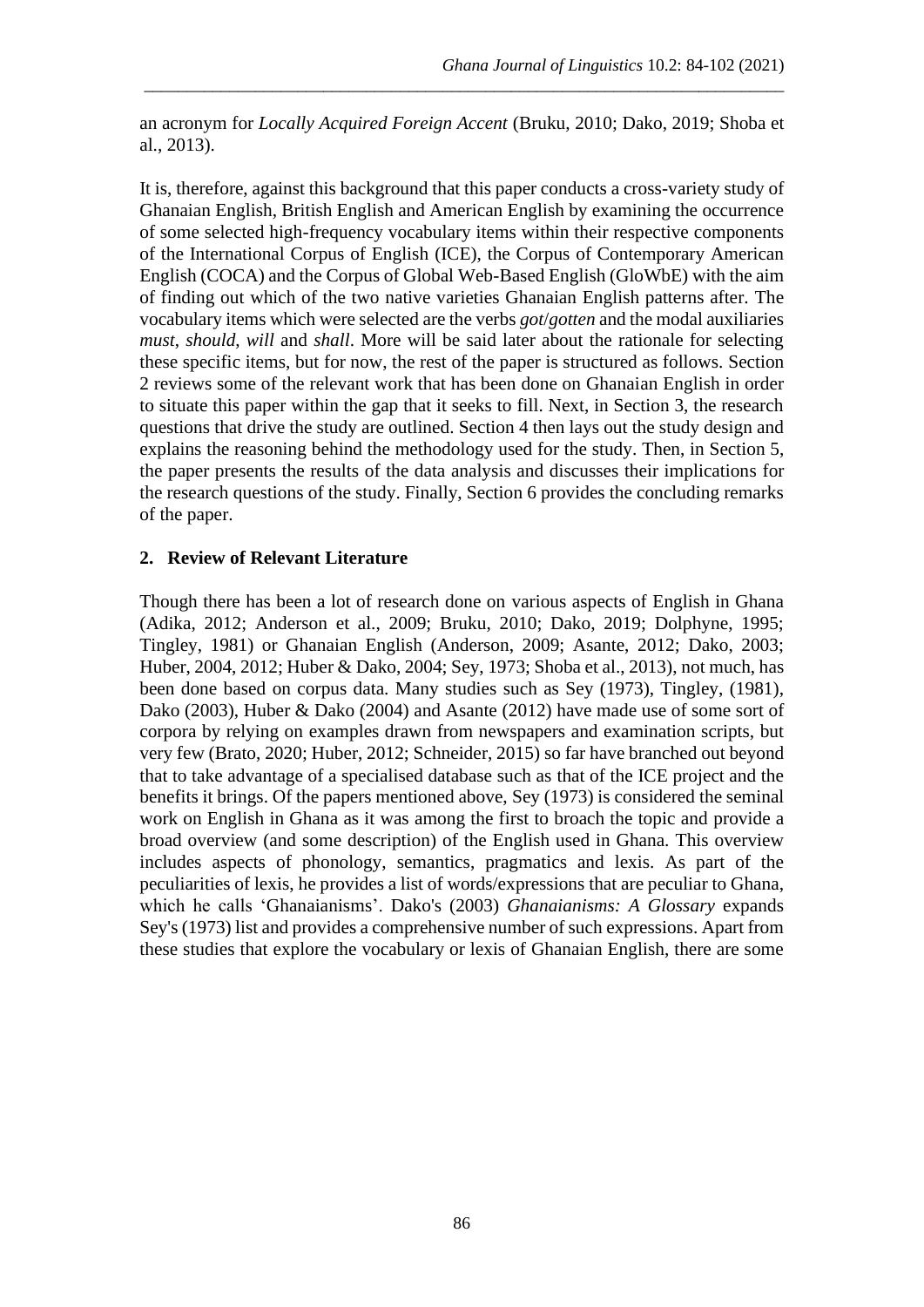\_\_\_\_\_\_\_\_\_\_\_\_\_\_\_\_\_\_\_\_\_\_\_\_\_\_\_\_\_\_\_\_\_\_\_\_\_\_\_\_\_\_\_\_\_\_\_\_\_\_\_\_\_\_\_\_\_\_\_\_\_\_\_\_\_\_\_\_\_\_\_\_\_\_\_

which deal with aspects of its syntactic structure. Among these, Huber & Dako (2004) is perhaps the most comprehensive and they point out particular tendencies of Ghanaian English such as omission and insertion of articles, lack of subject-verb agreement, cleft construction, topicalization, etc. While these studies have given some insight into the structure of Ghanaian English, they do not benefit from the input of a large corpus which this paper believes would lend even more authority to the definitive statements they make about the variety. With the advent of Corpus (based) linguistics as a methodology, it has been suggested that Ghanaian English will benefit from such a study. Indeed, Ngula (2014:188) argues that "[a] major problem inhibiting comprehensive studies into the distinctive linguistic features of GhE has been the lack of publicly available electronic corpora on the variety." He goes even further to link this situation to the slow pace of progression from the Nativisation Phase to the Endonormative Phase of Schneider's (2014; 2007; 2003) Dynamic Model of new Englishes. It is, therefore, not surprising that Ngula & Nartey (2014) argue that corpusbased studies will be a huge step in the development of Ghanaian English – an opinion which is shared by this paper.

As stated above, Huber (2012), Schneider (2015) and Brato (2020) are some of the studies which have relied on large corpus data to describe aspects of Ghanaian English. Schneider's (2015) dissertation examines tense, aspect and modality in Ghanaian English by comparing the instances and uses of the progressive and the modal *will* in two corpora – a Ghanaian corpus (consisting of ICE-GH and a Corpus of Spoken Ghanaian English) and ICE-GB. Among her findings which are relevant to this study is that she points out that *will* is significantly more frequent in spoken Ghanaian English than it is in spoken British English – an issue that will be revisited later in this paper. In his work, Huber (2012) examines the complexity of relative clauses in Ghanaian English and compares them to those in British English to see what sort of mechanisms are at play in a variety that is currently undergoing Nativisation (within Schneider's (2014; 2007; 2003) model of New Englishes. In order to achieve his aims, Huber also draws from the Ghanaian and British subcorpora of ICE (i.e., ICE-GH and ICE-GB, respectively). Brato's (2020) study is similar to Huber (2012) and to this paper because it also looks at an aspect of Ghanaian English (Noun Phrase complexity) by undertaking a comparative study of two corpora. The difference is that, whereas this paper and Huber (2012) employ a synchronic approach by comparing corpora from a similar time frame, he favours a diachronic approach. In other words, the two corpora he compares (i.e. the Historical Corpus of English in Ghana and ICE-GH) are situated in different time periods. Despite this difference between the two studies, both researchers, by adopting a corpus-based approach, show how useful such databases are when it comes to efforts to describe varieties of English (in general) and Ghanaian English (in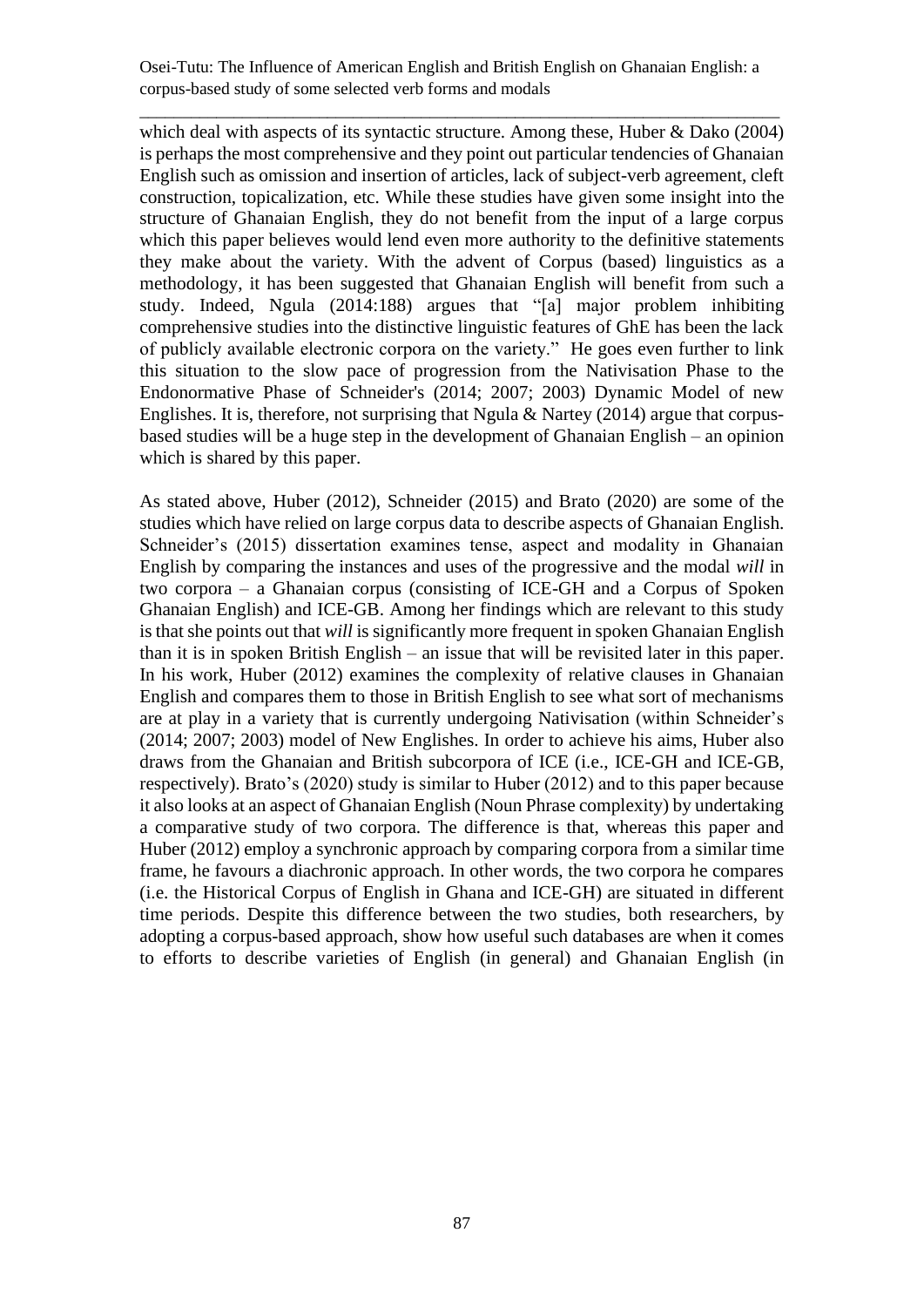particular). In fact, Huber (2012: 222) notes specifically that the corpora that make up the ICE project "lend themselves ideally to a direct comparison of varieties of English because of their identical design[.]". This view, thus, supports this author's position that there is much to gain from studies that make use of corpora such as ICE. Additionally, Huber (2012: 219) explains that his rationale for comparing Ghanaian English to British English is because the latter is the former's "historical input variety" and, also, that the two varieties are still in contact. This rationale is also in line with this paper's argument that Ghanaian English is still considered by many to be deriving its norms from British English (which is a point that Huber (2012) also makes). Additionally, Huber's (2012) study finds that though relative clauses in British English show more complexity than those in Ghanaian English – due to certain features (some of which are traceable to indigenous Ghanaian languages) – taken individually, these constructions are not ungrammatical in British English *per se*, but occur with much more frequency in Ghanaian English when looked at from a wider perspective. This is a finding is also relevant to this paper because, as will be shown in Section 5, some of the tendencies shown by Ghanaian English are only significant because they occur more frequently in the variety than in either of the two native varieties.

\_\_\_\_\_\_\_\_\_\_\_\_\_\_\_\_\_\_\_\_\_\_\_\_\_\_\_\_\_\_\_\_\_\_\_\_\_\_\_\_\_\_\_\_\_\_\_\_\_\_\_\_\_\_\_\_\_\_\_\_\_\_\_\_\_\_\_\_\_\_\_\_\_\_\_

While the studies discussed above have shown the rich contribution that corpus-based research can make to the description of Ghanaian English, all of them have considered British English (or, in the case of Brato (2020), an older version of Ghanaian English itself) as the only variety worthy of comparison<sup>1</sup>. This is not altogether unexpected since, as stated in the introduction, there is a widely-held view in Ghana (as reported by researchers such as Dolphyne (1995) and Shoba et al. (2013)) that Ghanaian English has been influenced more by British English than by any other variety. General observations, though, show that certain features commonly associated with American English are prevalent in Ghanaian English. In fact, even a paper as early as Criper (1971), in distinguishing Type I Ghanaian English from Native (i.e. British) English, mentions that *park* used in place of *sportsground*, might be an import from American English. Despite observations such as this, however, there are as yet no studies that have been able to provide any empirical evidence for this belief. Consequently, to help fill this gap, this paper sets out to look at some aspects of Ghanaian English and compare it to British English and American English in order to see which of the two native varieties Ghanaian English patterns more closely after. Even though differences in vocabulary are what most users of a language readily identify as specific to a variety, it is notoriously difficult to identify such trends in a corpus unless such vocabulary are

<sup>&</sup>lt;sup>1</sup> It should be noted here, though, that one of the papers already mentioned (i.e., Owusu-Ansah, 1994) does compare Ghanaian English to American English; however, the author bases his study on a set of 44 (22 from each variety) informal letters written by Ghanaians and Americans.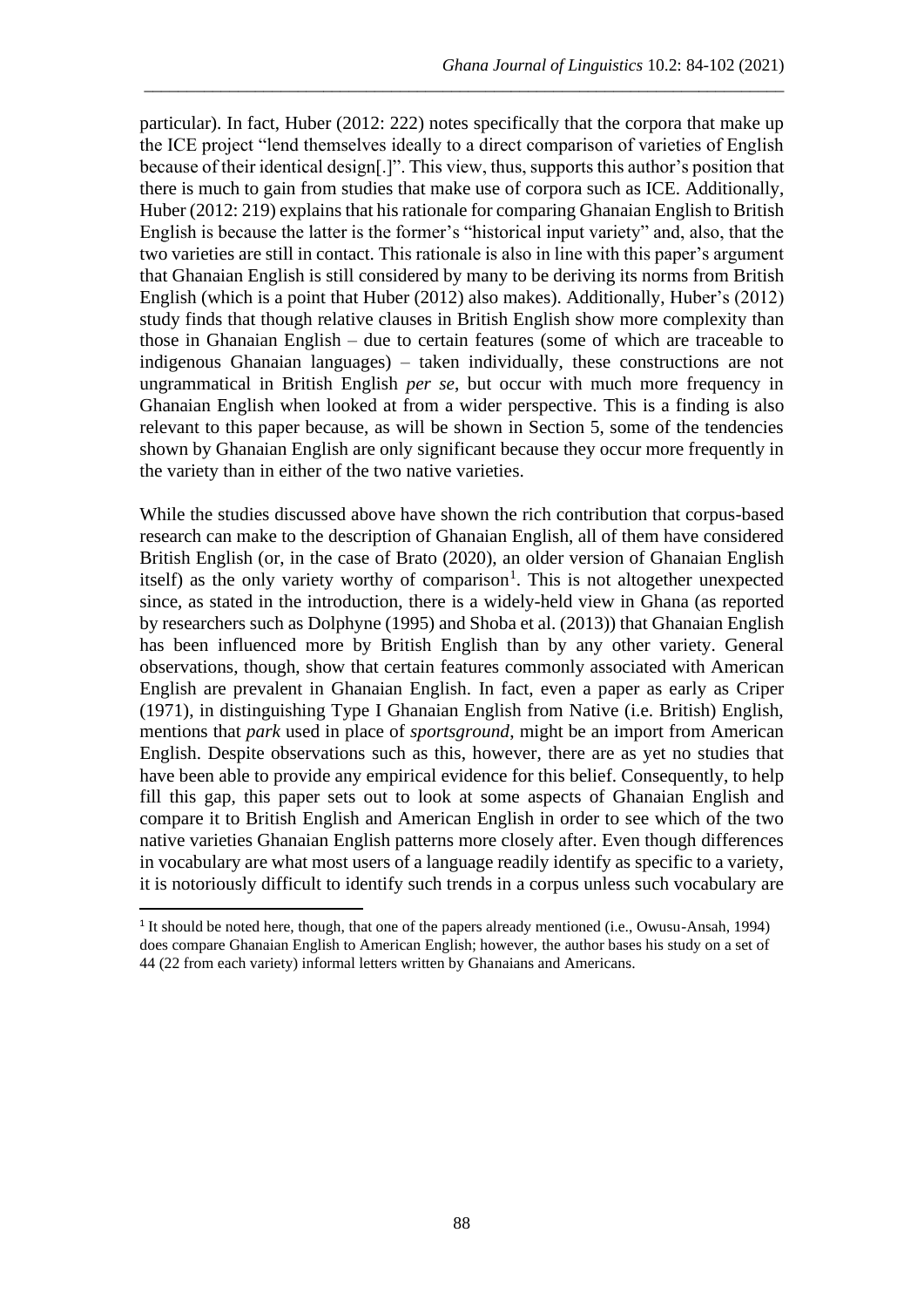high-frequency words. Consequently, this study looks at trends that have been reported in the verb forms of the two native varieties (British English and American English). The verbs that were selected are *got/gotten* and the modal auxiliaries *must, should, will*  and *shall*.

\_\_\_\_\_\_\_\_\_\_\_\_\_\_\_\_\_\_\_\_\_\_\_\_\_\_\_\_\_\_\_\_\_\_\_\_\_\_\_\_\_\_\_\_\_\_\_\_\_\_\_\_\_\_\_\_\_\_\_\_\_\_\_\_\_\_\_\_\_\_\_\_\_\_\_

The first reason that *got* and *gotten* were selected is because previous corpus-based studies (Algeo, 2006; Biber et al., 1999) have shown that even though both verbs are used in British English and American English, *got* is more prevalent in British English, while *gotten* is found more in American English. Algeo (2006:14), for instance, states that there are "32 times as many tokens of *gotten*" in American English than in British English in the Cambridge International Corpus. This, however, is not the only reason the words were selected. The second reason is that the distinction between *got* and *gotten* is generally considered by Ghanaians as a prototypical feature of British English and American English. In other words, Ghanaians perceive *got* as British (and, by implication, Ghanaian), while they see *gotten* as American with an (unfortunate) sideeffect being that *gotten* is sometimes frowned upon by some teachers<sup>2</sup>.

With regard to the modals, those selected are the primary modals which mark obligation or necessity (*must* and *should*) and volition/prediction (*will* and *shall*) in English. These were also selected because both Algeo (2006) and Biber et al. (1999) report that they are more frequent in British English than American English. Another reason this paper decided to look at modals is due to the findings of Collins (2009). In his study, he examines the use of modals and quasi-modals in World Englishes using the ICE corpus (Written Component) for all the varieties except American English, for which he uses a corpus he created himself (which he names C-US). The results of his study show that the general trend seems to be the rise of quasi-modals and the fall of modals. The aspect of his study that is most important to this study, however, is that his analysis showed that American English was the trend-setter in this shift in modal usage (in written texts). It will be interesting therefore to see whether Ghanaian English patterns more after American English with regard to the modals selected or whether it will stick to its historical roots. Additionally, as noted earlier in the literature review, Schneider (2015) finds that *will* shows up more frequently in the spoken Ghanaian English than in spoken British English. Thus, the results on the three-way comparison that this paper does will shed some light on whether there is any significance among the three varieties.

<sup>2</sup> This dislike of *gotten* is so strong that the author has seen examples of (university level) grammar exams in which students have to make the choice between *got* and *gotten*, and they are expected to select *got* as the right answer even though either word would fit in the context of the sentence.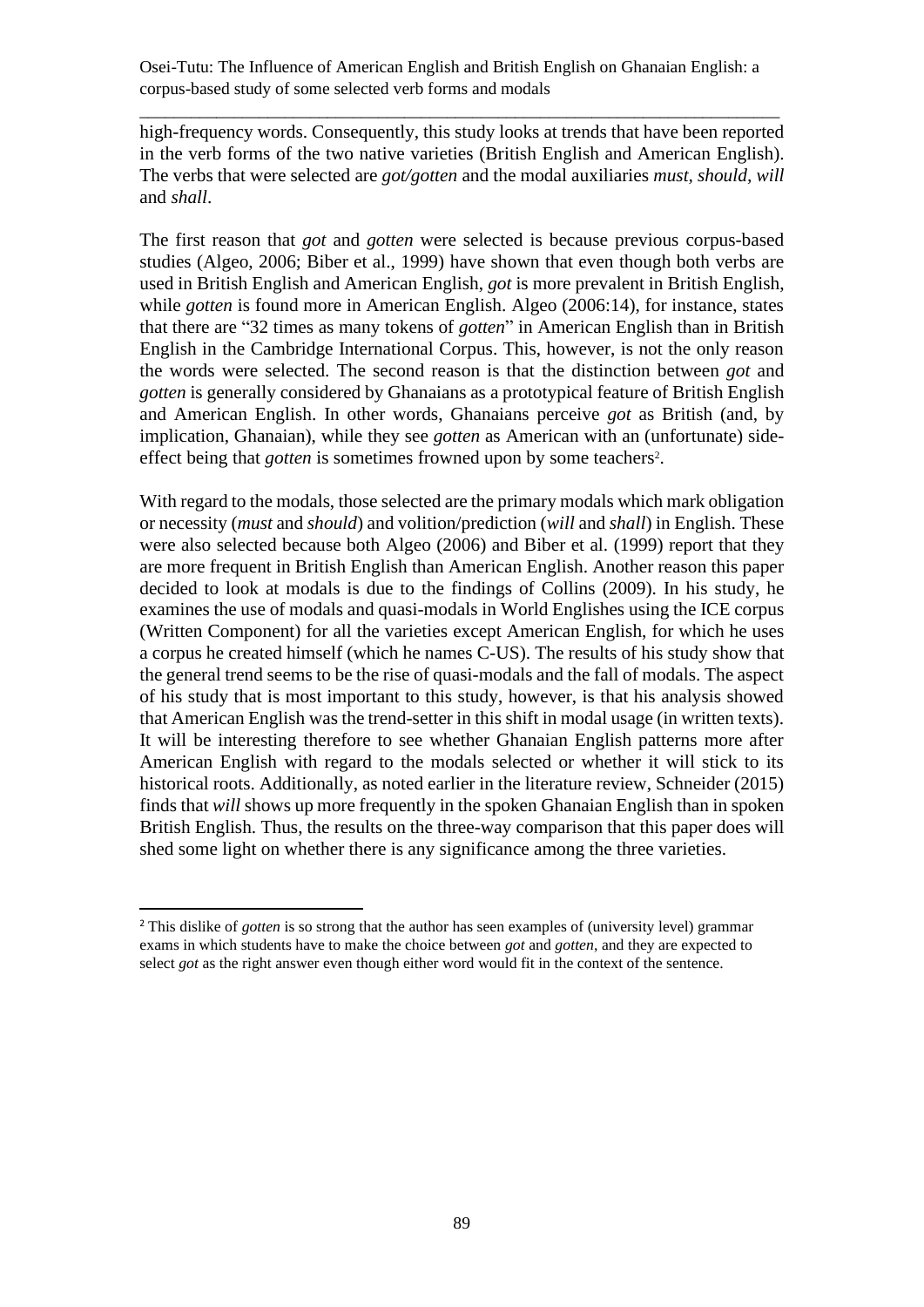## **3. Research Questions**

In line with the discussion so far, the following research questions are addressed in the study:

\_\_\_\_\_\_\_\_\_\_\_\_\_\_\_\_\_\_\_\_\_\_\_\_\_\_\_\_\_\_\_\_\_\_\_\_\_\_\_\_\_\_\_\_\_\_\_\_\_\_\_\_\_\_\_\_\_\_\_\_\_\_\_\_\_\_\_\_\_\_\_\_\_\_\_

- 1. How do the normed frequencies of the selected words (*got, gotten, must, should, will* and *shall*) compare across the three varieties (i.e., Ghanaian English, British English and American English)?
- 2. What can the answer to Research Question 1 tell us about the relationship among the three varieties?

### **4. Methodology**

### 4.1 Data

As mentioned in the introduction, the study draws its data from the Ghanaian (Huber & Dako, 2013), British and American components of the International Corpus of English (ICE-GH, ICE-GB and ICE-US, respectively), the Corpus of Contemporary American English (Davies, 2008) and the Corpus of Global Web-Based English (Davies, 2013). The ICE corpora consist of written and spoken components. The written component is drawn from the following genres: academic, popular writing, instructional material, social letters, business letters, private and business emails, press reports, persuasive editorials and creative novels (Greenbaum & Nelson, 1996). The spoken component is drawn from private conversations, private phone calls, class lessons, broadcast (discussions and interviews), legal (presentations and cross-examinations), parliamentary debates, business transactions, demonstrations, unscripted speeches and spontaneous commentaries (Greenbaum & Nelson, 1996). The authors of texts used and speakers who were recorded were 18 years or older and had been educated in English. They were also either born in the country where the data was being collected or had moved to the country as children (Greenbaum & Nelson, 1996).

Since, according to the official website of the International Corpus of English [\(www.ice-corpora.net\)](http://www.ice-corpora.net/) the spoken component of ICE-US is not yet available to researchers for download, the comparison for American English was done with the Corpus of Contemporary American English (Davies, 2008), which is hosted at [https://www.english-corpora.org/coca/.](https://www.english-corpora.org/coca/) According to its website, the corpus (henceforth, COCA) which currently contains one billion words from various sources such as "spoken, fiction, popular magazines, newspapers [and] academic texts", is probably the most widely consulted corpus of English. Though the ideal corpus for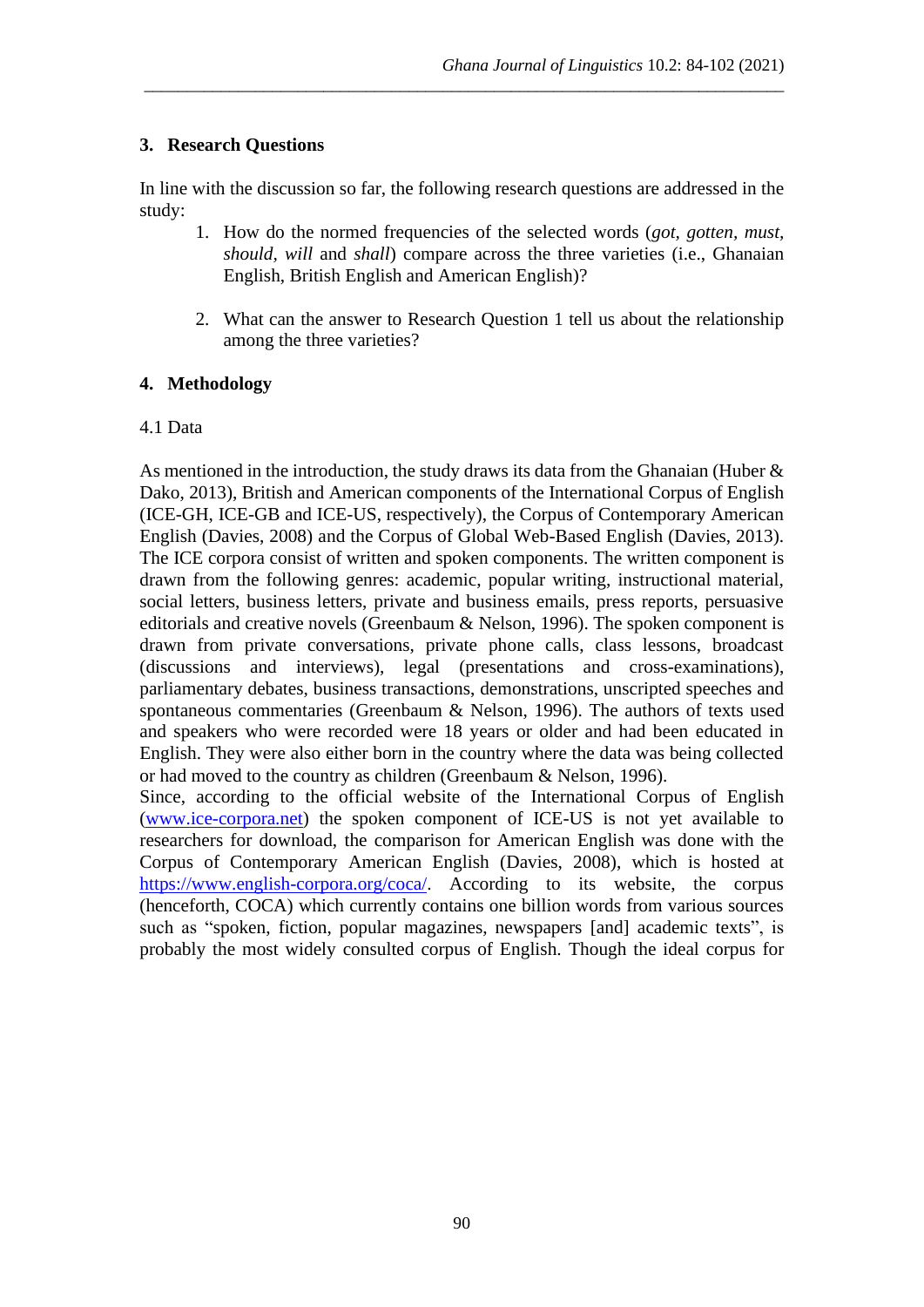\_\_\_\_\_\_\_\_\_\_\_\_\_\_\_\_\_\_\_\_\_\_\_\_\_\_\_\_\_\_\_\_\_\_\_\_\_\_\_\_\_\_\_\_\_\_\_\_\_\_\_\_\_\_\_\_\_\_\_\_\_\_\_\_\_\_\_\_\_\_\_\_\_\_\_

comparison would have been ICE-USA, it was still possible to achieve some uniformity in the data used by applying some restrictions to the selections made from both the COCA and ICE corpora. The first restriction was with regard to the genre of the samples selected. In this case, since the spoken section of COCA is broadcast news, the study restricts the data from ICE-GB and ICE-GH to broadcast discussions, broadcast interviews, broadcast news and broadcast talks; thus creating a comparable subcorpus (in terms of genre) of 152,634 words (ICE-GH) and 337,785 words (ICE-GB). Secondly, the spoken COCA corpus used for this study was drawn from 2009, 2010 and 2011 and the total number of words is 12,098,607. These years were chosen, firstly because the version of the COCA corpus available at the time of writing this paper did not allow for a more precise selection and, secondly, the data from ICE-GH was collected around this same period. With regard to the written corpora, the comparison was fairly straightforward since all three varieties – British English, American English and Ghanaian English – have written components in the ICE corpus. The total number of words in the various written corpora are 403,085 (ICE-GH), 423,581 (1CE-GB) and 436,749 (ICE-US).

Though ICE and COCA were the original databases on which the research depended, it became necessary to include the Corpus of Global Web-Based English (GloWbE)<sup>3</sup> because it provides a much larger corpus (approximately, 1.9 billion words) than all the others and, as such, made it easier to find more tokens of some of the variables of focus. As its name suggests, GloWbE contains texts from online sources (with about 60% coming from blogs). Thus, including GloWbE serves as a good way to crosscheck the results gained from the smaller dataset. Table 1, below, provides an overview of the corpora used in the study.

 $3$  many thanks to the anonymous reviewer who suggested the inclusion of GloWbE in the study.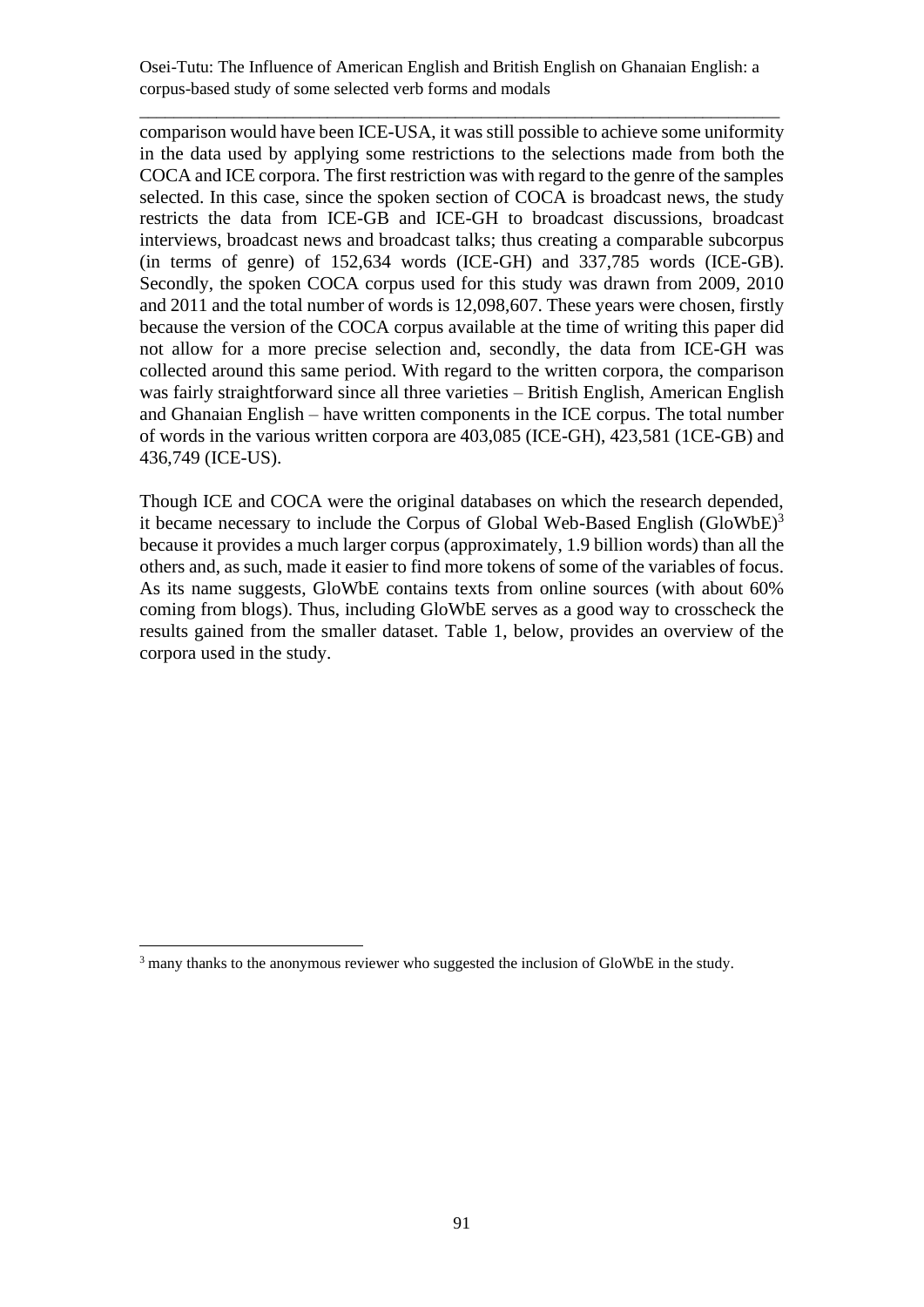|                          | <b>Ghanaian</b><br>English       | <b>British English</b>             | American<br>English                |
|--------------------------|----------------------------------|------------------------------------|------------------------------------|
| Written                  | <b>ICE-GH</b>                    | <b>ICE-GB</b>                      | <b>ICE-US</b>                      |
| (All Categories)         | 403,085 words                    | 423,581 words                      | 436, 749 words                     |
|                          | $(191$ texts)                    | $(200 \text{ texts})$              | $(200 \text{ texts})$              |
| <b>Spoken</b> (Broadcast | <b>ICE-GH</b>                    | <b>ICE-GB</b>                      | <b>COCA</b>                        |
| talks, news, discussion  | 152,634 words                    | 337,785 words                      | 2,098,607 words                    |
| $&$ interviews)          | $(55 \text{ texts})$             | $(70 \text{ texts})$               | $(2009-2011)$                      |
| <b>GloWbE</b>            | 38,768,231<br>words<br>(50, 967) | 387,615,074<br>words<br>(446, 192) | 386,809,355<br>words<br>(357, 416) |
|                          | websites)                        | websites)                          | websites)                          |

*Table 1: Breakdown of the Corpora*

\_\_\_\_\_\_\_\_\_\_\_\_\_\_\_\_\_\_\_\_\_\_\_\_\_\_\_\_\_\_\_\_\_\_\_\_\_\_\_\_\_\_\_\_\_\_\_\_\_\_\_\_\_\_\_\_\_\_\_\_\_\_\_\_\_\_\_\_\_\_\_\_\_\_\_

#### 4.2 Analysis

The analysis was done by finding the frequencies of the selected words: *got*, *gotten*, *will*, *shall*, *must* and *should* in the various corpora, with the aid of three concordancing software. The use of three different corpora was necessitated by the fact that COCA, GloWbE and ICE-GB have their own concordancers, which have to be used to access the data – the one for COCA and GloWbE is built into the website, while the one for ICE-GB is a stand-alone software (ICECUP) which is distributed as part of the corpus package. For the rest of the ICE data (i.e., ICE-GH and ICE-US), the AntConc software was used. Regarding the search parameters for eliciting the frequencies, in the case of *got*, since the study was not interested in the simple past tense of *get*, but the perfective form, the search was performed with *got* plus *have* and *has*. In other words, the search terms used were *have got* and *has got* (and the contracted forms, *'ve got*, and *'s got*)*.*  This ensured that only the perfective form *got* was retrieved from the corpora. After frequencies for all the words were generated, the raw counts were normalised to tokens per 100,000 words (for the ICE and COCA corpora). The normalising of the counts was another measure taken to allow for a more representative comparison between ICE and COCA because, according to Biber & Conrad (2009: 62), the process mitigates the disparity in comparing texts of different lengths by "providing the rate at which a feature occurs in a fixed amount of text." In the case of this paper, the disparity in length was because, as Table 1 shows, the spoken section of the corpora used for this study were of varying lengths. As mentioned earlier, the GloWbE corpus was added as way to confirm the trends noticed in the ICE and COCA corpora, especially, with regard to the *got*/*gotten* tokens; thus, it was analysed separately and, due to its size, the raw counts were normed per million.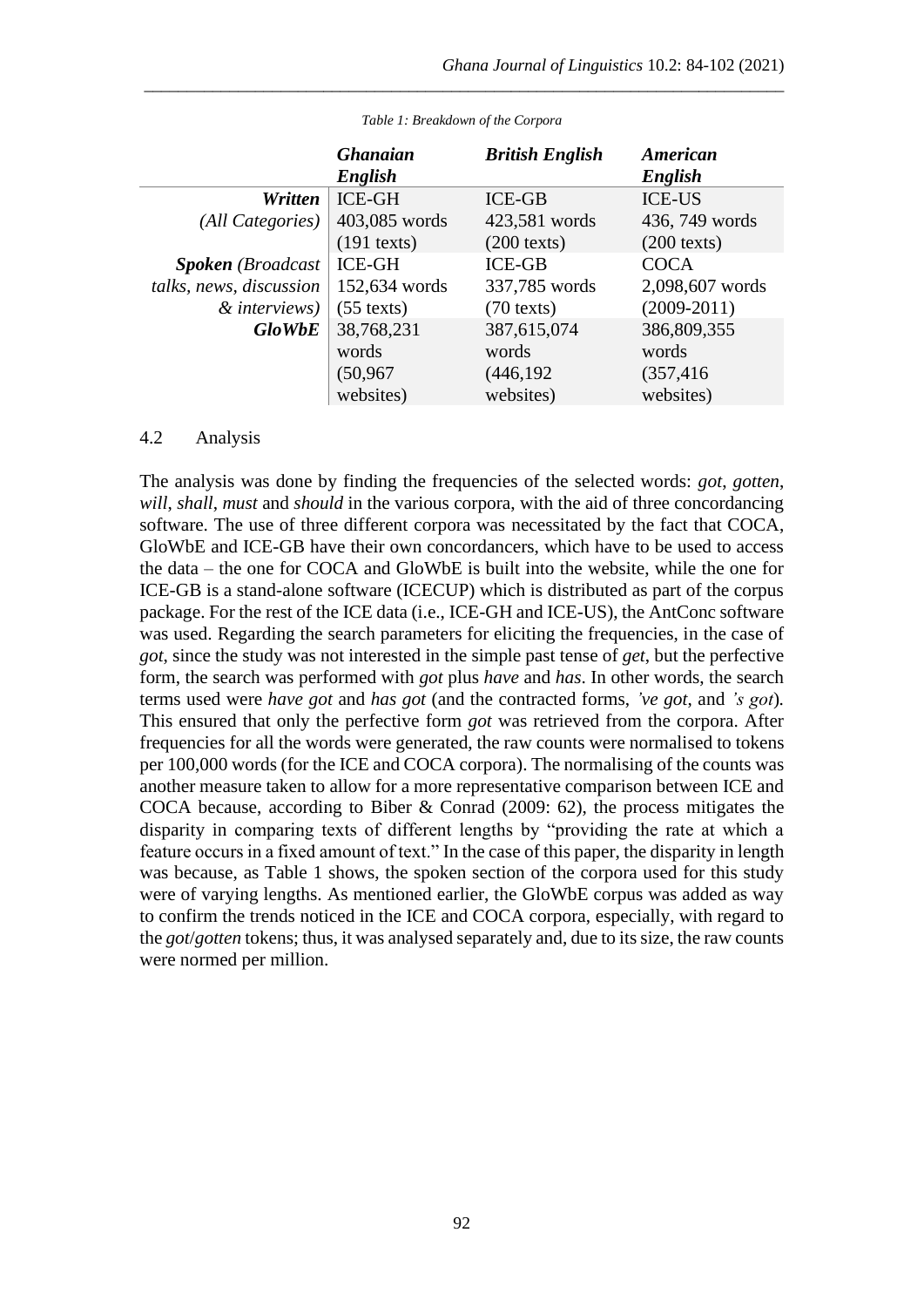\_\_\_\_\_\_\_\_\_\_\_\_\_\_\_\_\_\_\_\_\_\_\_\_\_\_\_\_\_\_\_\_\_\_\_\_\_\_\_\_\_\_\_\_\_\_\_\_\_\_\_\_\_\_\_\_\_\_\_\_\_\_\_\_\_\_\_\_\_\_\_\_\_\_\_

# **5. Results and Discussion**

#### 5.1 Got and Gotten



*Figure 1 normalized frequencies (per 100,000w) of got and gotten in the written (ICE) corpora.*

As Figure 1 shows, *got* appears in all three of the varieties in question; whereas *gotten* is not found at all in ICE-GB. From the figure, we can see that true to previous research (Algeo, 2006; Biber et al., 1999) *gotten* is more common in AmE. It is also clear from the normed frequencies that even in the varieties that use *gotten*, it is not as common (4.2 in ICE-US and 0.5 in ICE-GH) as *got*. The picture for *gotten* is not much different, barring the size-differences between the corpora, when we consider the instances of *got*  and *gotten* in the GloWbE sample (which is presented below in Figure 2); though, with regard to *got* we see an increase in the frequency in American English.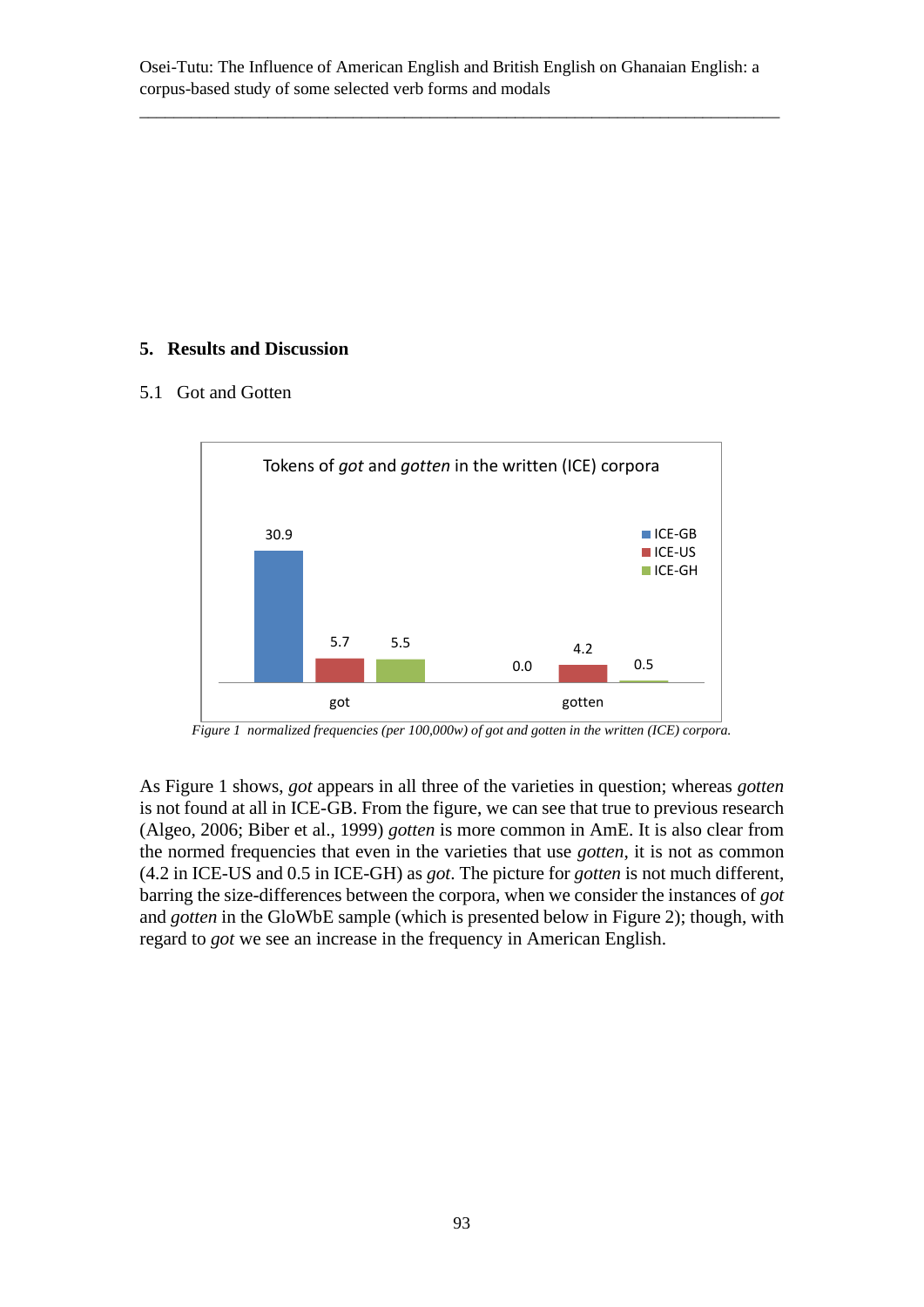

\_\_\_\_\_\_\_\_\_\_\_\_\_\_\_\_\_\_\_\_\_\_\_\_\_\_\_\_\_\_\_\_\_\_\_\_\_\_\_\_\_\_\_\_\_\_\_\_\_\_\_\_\_\_\_\_\_\_\_\_\_\_\_\_\_\_\_\_\_\_\_\_\_\_\_

*Figure 2: normalized frequencies (per 1,000,000w) of got and gotten in GloWbE.*

What is even more interesting for this study is the difference in frequencies between GloWbE-UK (7.9) and GloWbE-GH (11.9), which seems negligible at first glance; however, a Chi-squared test of proportions  $(X^2=66.747, df=1)$  yields a p-value of 3.088e-16 indicating that the difference in the frequencies of *gotten* between the two varieties is significant. Thus, one could argue that *gotten* is used significantly more in Ghanaian English than it is in British English. This, therefore, could be taken as an indication that Ghanaian English has broken with British English with regard to the use of *gotten.*

Additionally, a closer look at some the excerpts from the ICE data reveals some interesting trends:

- (1) Thankfully however, I have *gotten* a job in Accra with CHF international [ICE-GH: W1C-016]
- (2) The District Assembly has *got* sub-structures under it. [ICE-GH: W2D-008]
- (3) She had *gotten* married the previous year. [ICE-US: W1B-11]
- (4) She really sounds like she's *got* her act together. [ICE-US: W1B-008].
- (5) Well Professor Greenbaum has *got* chicken pox. [ICE-GB: S1B:012]

One noteworthy observation from the excerpts above is that Ghanaian English does not just seem to be using *gotten* more than British English, but it is also patterning its use after American English. This is because Algeo (2006; 14) points out that though the difference in the uses of *got* and *gotten* in British English and American English appears to be dialectal, American English shows a strong preference for using *got* for "static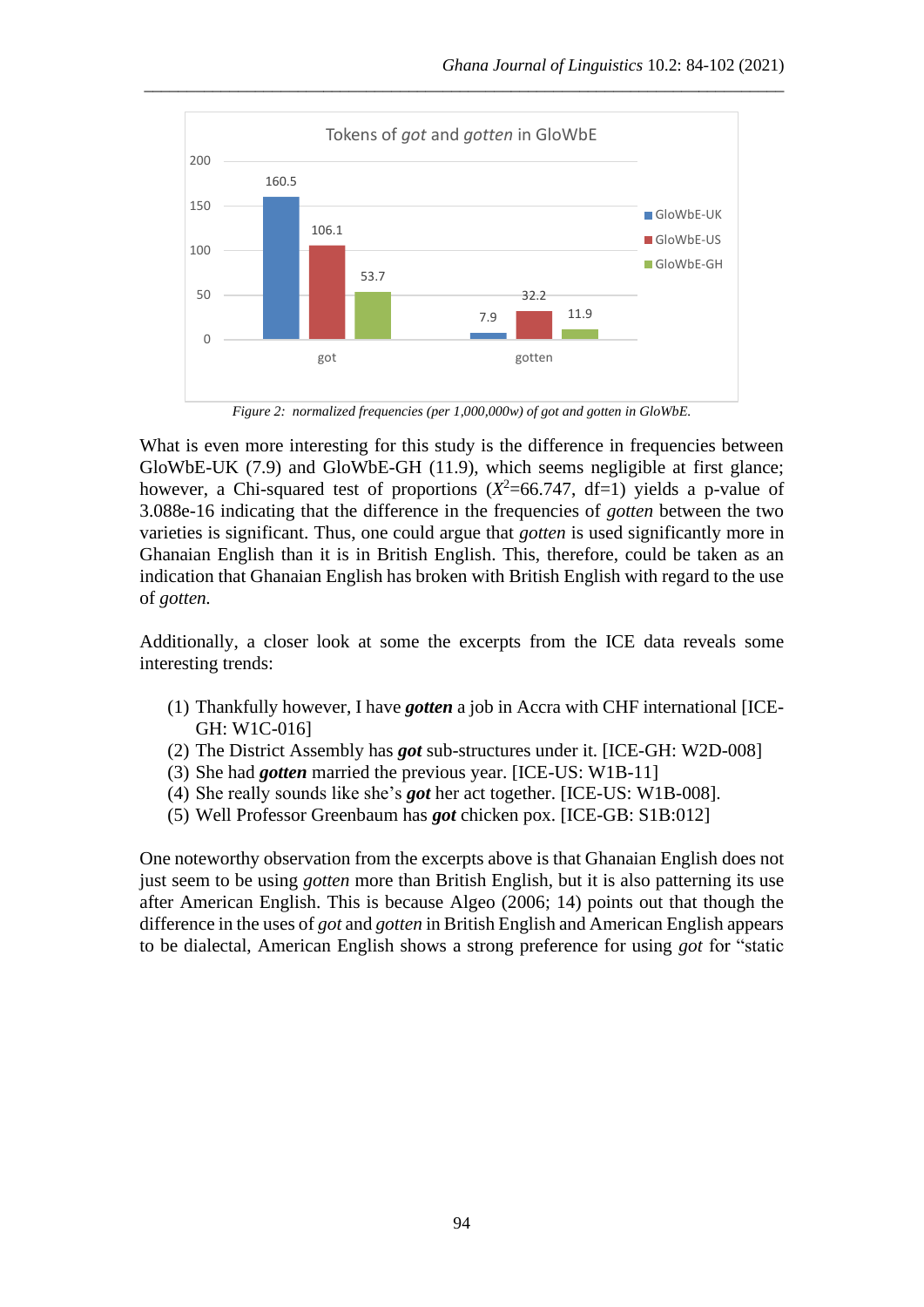\_\_\_\_\_\_\_\_\_\_\_\_\_\_\_\_\_\_\_\_\_\_\_\_\_\_\_\_\_\_\_\_\_\_\_\_\_\_\_\_\_\_\_\_\_\_\_\_\_\_\_\_\_\_\_\_\_\_\_\_\_\_\_\_\_\_\_\_\_\_\_\_\_\_\_

senses like 'possess' in *I've got it* = 'I have it' and 'be required' in *I've got to go* = 'I must go'", whereas it prefers *gotten* for "dynamic senses like 'acquire' in *I've gotten it =* 'I have received it' and 'be permitted' in *I've gotten to go =* 'I have become able to go.'" This is significant because, as the examples show, *gotten* as used in (1) refers to a dynamic sense (i.e., I have acquired a job), just the same way as the American English *gotten* in (3) (i.e., she acquired a spouse). Again, *got*, as used in the Ghanaian English example (2), is in a static sense (i.e., the District Assembly possesses sub-structures), the same way the American English *got* is used in (4) (i.e., she's in full possession of her faculties). What this means is that Ghanaian English is indeed acquiring this use of *got* and *gotten* from American English.



*Figure 3: normalized frequencies of got and gotten in the spoken corpora*

The first observation we can make about Figure 3 above is that there are a lot more tokens of *gotten* here than in Figure 1. This is expected since, as already mentioned above, *gotten* has been shown to be more common in speech than in writing (even in American English) (Algeo, 2006). Secondly, it is also worthy of note that COCA has more tokens of *got* than ICE-GB. At first glance, this might seem surprising; especially, since it was stated above that *got* has been found to be more common in British English than in American English. However, Biber et al. (1999) report that even though *got* is less common in American English (than in British English) in general, the combination *have got* is actually more frequent in American English. A closer look at the frequency of *got* in COCA in this study revealed that the majority (more than half) of the tokens occurred in the sequence *have got.* This, therefore, explains why COCA has a much higher frequency of *got* than ICE-GB in Figure 3.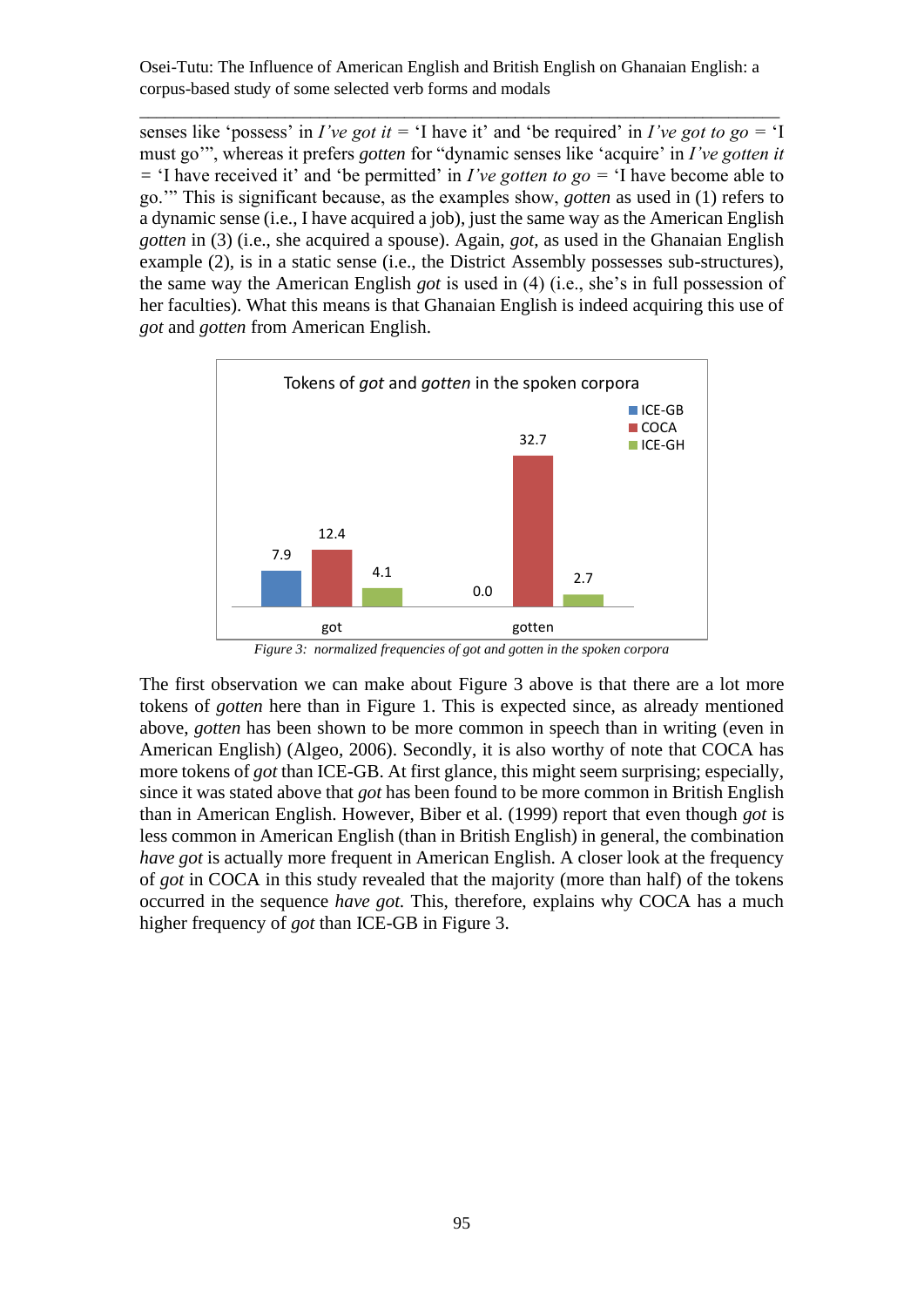Finally, Figure 3 also shows that while ICE-GH has a normed frequency of 2.7 for tokens of *gotten*, ICE-GB has no tokens at all. At first glance, the absence of *gotten* in ICE-GB might be attributed to smallness of the size of the corpus. However, a search of the spoken section of the British National Corpus (BNC) yielded only 20 tokens of *gotten* out of 10,409,858 words (which is a frequency of 0.2 per 100,000 words). Here again, even though the difference is not very big, a chi-squared test of proportions  $(X^2=4.4598, df=1)$  between ICE-GH and the BNC yielded p-value of 0.0347, which shows that the difference in occurrence of *gotten* in the two varieties is significant. Thus, despite the relatively low frequency of *gotten* in Ghanaian English, it is still significantly more frequent than it is in British English. This, therefore, points towards a preference for the American English form than the British English form, which is not surprising since the tendency has already been hinted at in the introduction (and elaborated upon below). Also, it is not surprising that ICE-GH shows more tokens of *gotten* in the spoken component than in the written component since speech tends to show language change far earlier than writing. Also, as mentioned earlier in the paper, Shoba et al. (2013) report that it is increasingly the case that some Ghanaian radio presenters adopt certain phonological features of American English in their speech (such as the rhotic and the TRAP vowel  $\alpha$ ). It will, therefore, not be surprising if they show other tendencies of American English (in this case, a preference for *gotten* over *got*). This argument is supported by the fact that the spoken component was drawn from broadcast texts in the ICE corpus. Here are some examples of how *got* and *gotten* are used in the spoken corpora.

\_\_\_\_\_\_\_\_\_\_\_\_\_\_\_\_\_\_\_\_\_\_\_\_\_\_\_\_\_\_\_\_\_\_\_\_\_\_\_\_\_\_\_\_\_\_\_\_\_\_\_\_\_\_\_\_\_\_\_\_\_\_\_\_\_\_\_\_\_\_\_\_\_\_\_

- (6) We haven't *gotten* our regulations together we are just about to mine this oil. [ICE-GH: S1B-039]
- (7) Do you think his travelling has *got* something to do with the rising tension in Togo? [ICE-GH: S2B-008D]
- (8) These people are crowding around this bank because they've *gotten* a message from the government [COCA, Spoken, CBS\_NewsMorn, 2011]
- (9) No team has *got* within single digits of them this year. [COCA, Spoken, NPR\_TalkNation, 2010]
- (10) Mrs Tatcher may have *got* Philip Oppenheim's support in the first round. [ICE-GB: S2B-003]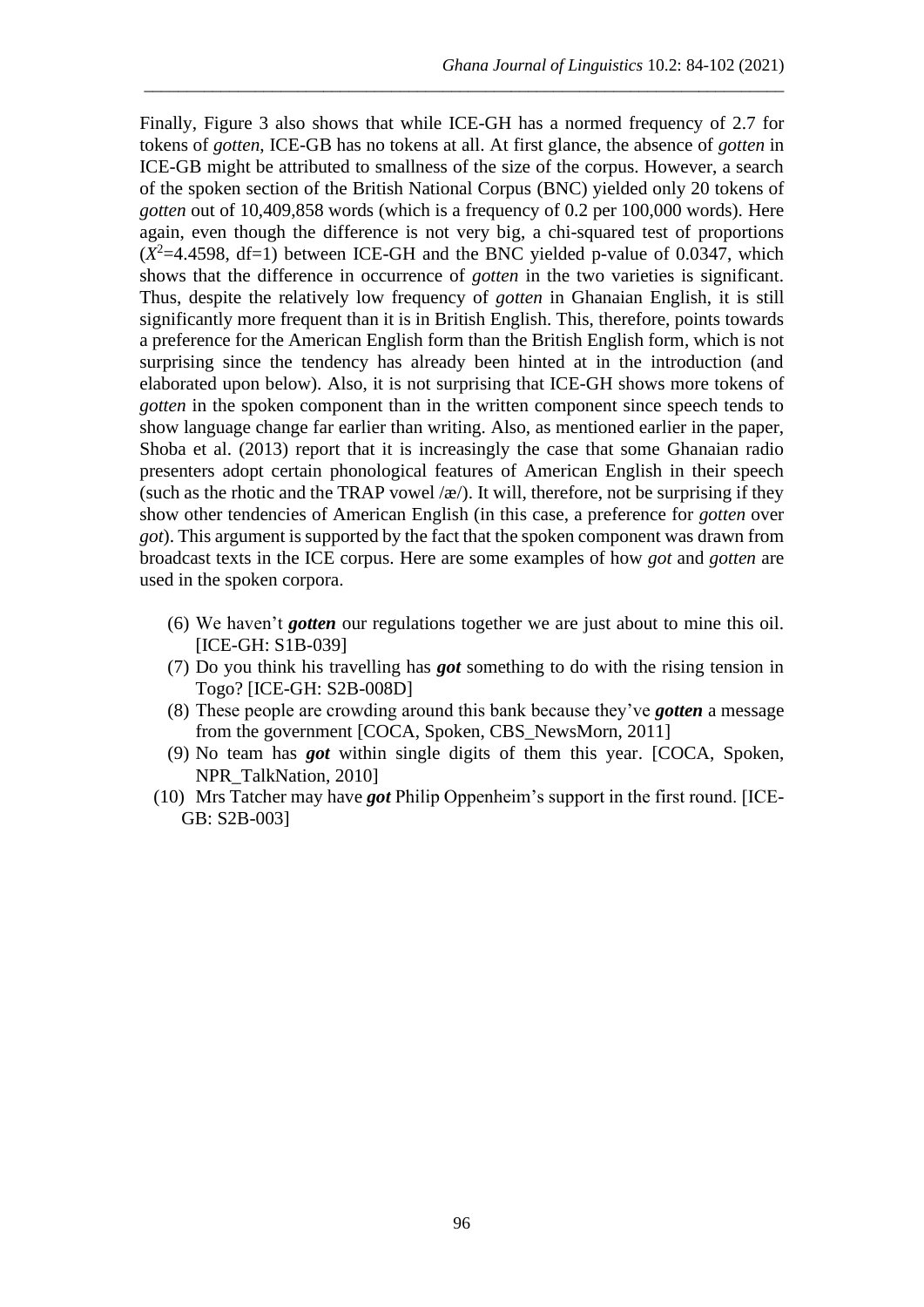\_\_\_\_\_\_\_\_\_\_\_\_\_\_\_\_\_\_\_\_\_\_\_\_\_\_\_\_\_\_\_\_\_\_\_\_\_\_\_\_\_\_\_\_\_\_\_\_\_\_\_\_\_\_\_\_\_\_\_\_\_\_\_\_\_\_\_\_\_\_\_\_\_\_\_

#### 5.2 Will, shall, must and should



*Figure 4: normalized frequencies of the modals in the spoken corpora*

There are two main points of interest that arise from the frequencies of the selected modals. The first, as can be seen in Figure 4 above, is that ICE-GH consistently has lower frequencies for all the modals in the spoken corpora than ICE-GB and COCA. In fact, with all the modals in the spoken corpora, American English has the highest frequencies followed by British English and then Ghanaian English. Meanwhile, as Figure 5 below shows, this trend seems to be reversed in the written corpora where with all the modals, Ghanaian English has the highest frequencies followed by British



*Figure 5: normalized frequencies of the modals in the written corpora*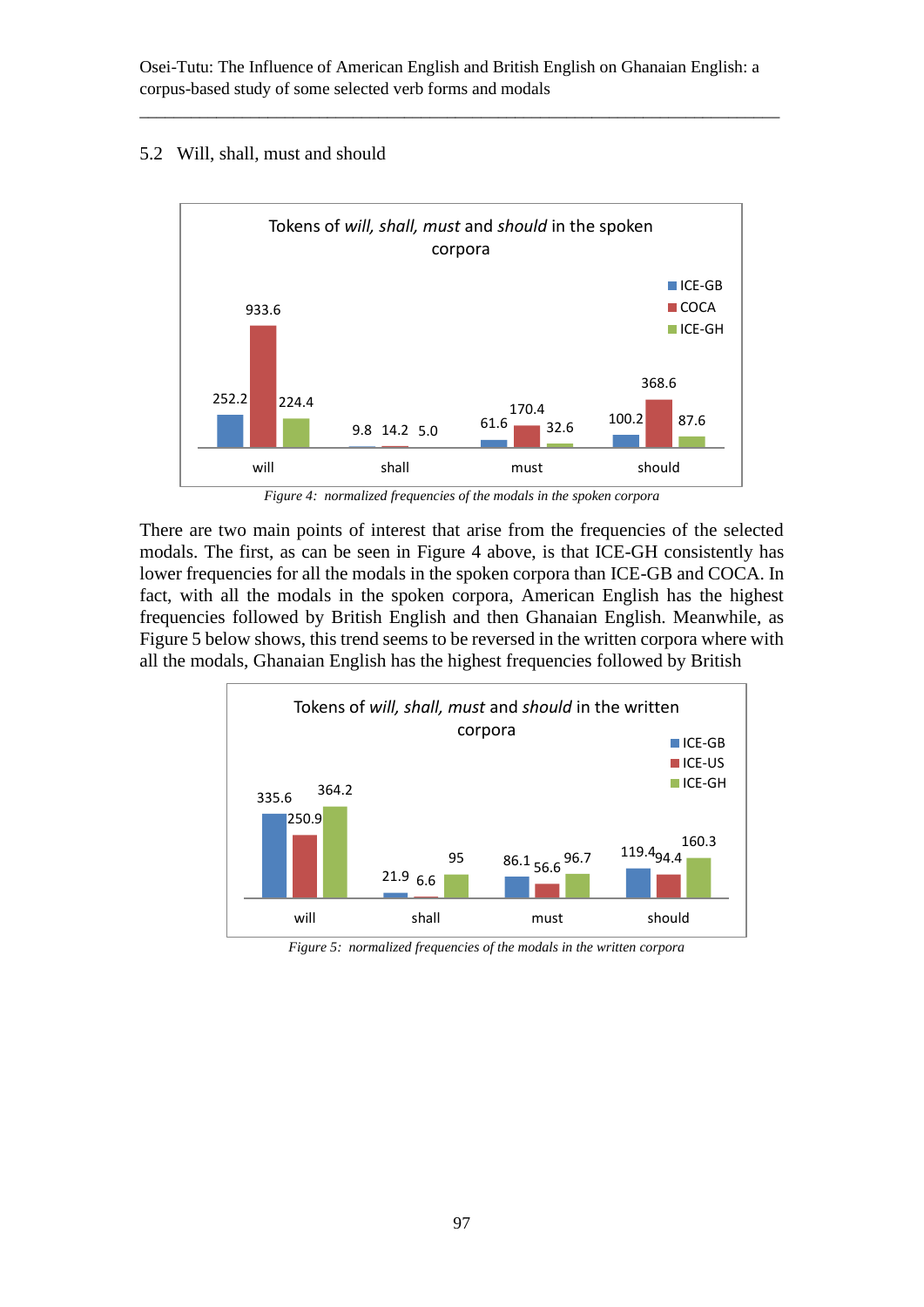English and then American English. This reversal of the trend is the second point of interest.

\_\_\_\_\_\_\_\_\_\_\_\_\_\_\_\_\_\_\_\_\_\_\_\_\_\_\_\_\_\_\_\_\_\_\_\_\_\_\_\_\_\_\_\_\_\_\_\_\_\_\_\_\_\_\_\_\_\_\_\_\_\_\_\_\_\_\_\_\_\_\_\_\_\_\_

One explanation that can be offered for this is based on Collins (2009). As mentioned above, he reports that within the Inner Circle (i.e., the Native varieties, *à la* Kachru (1985)) the modals are giving way to quasi-modals in writing, while this trend does not seem to have caught on as yet with the Outer Circle varieties (to which Ghanaian English belongs). The frequencies in Figure 5 (above) certainly seem to support his findings. In other words, it is possible that the use of the modals is still pretty high in Ghanaian English because it is yet to follow the trend that is developing in the Inner Circle. Such a possibility is understandable if the variety, as suggested by Huber (2012), is still not quite emerged out of the Nativisation Phase of Schneider's (2014; 2007; 2003) model. In other words, Ghanaian English may still be clinging to norms from the Inner Circle varieties (i.e. British English and American English), which are no longer being followed by said varieties. Furthermore, Figure 5 also shows that of all the modals, the one in which the difference stands out the most is *shall*, whose frequency of 95 in ICE-GH is more than that of the combined frequencies of ICE-GB (i.e., 21.9) and ICE-US (i.e., 6.6). A closer look at the contexts of occurrence of *shall* (in all three ICE corpora) shows that *shall* appears to occur in legal texts, religious texts and personal letters (used with the first-person pronouns – *I* or *we*). Here also, despite this general pattern of use, there is a noticeable distinction between ICE-GH, on the one hand, and ICE-GB and ICE-US, on the other hand. This is seen in the distribution of *shall* across the three genres mentioned above, as ICE-GH has more tokens of *shall* in legal and religious texts than in personal letters, while the opposite appears to be the case for ICE-GB and ICE-US. The following extracts from the three corpora illustrate this point:

- (6) Scripts *shall* be marked and recorded in ink by the Internal Examiner and *shall* be submitted together with the marks sheet to the Head of Department. The Head of Department *shall* submit the scripts together with the sheet to the External Examiner where appropriate. [ICE-GH:W1B-020]
- (7) Anyway my darling, I *shall* stop at the bottom of this page [ICE-GB:WIB-006]
- (8) … becomes a submerged landmass, I *shall* move to SF and join her [ICE-US:WIB-004]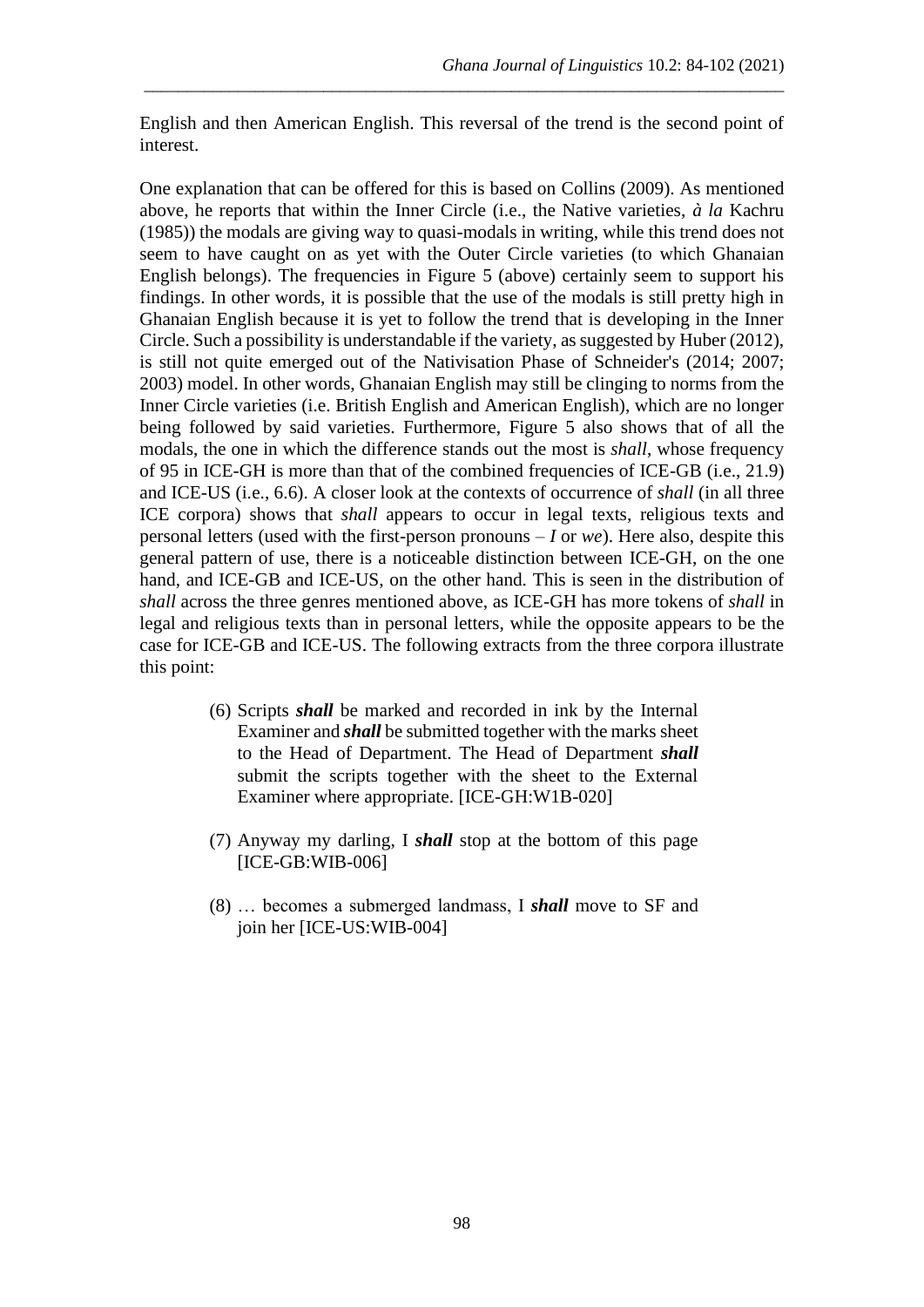\_\_\_\_\_\_\_\_\_\_\_\_\_\_\_\_\_\_\_\_\_\_\_\_\_\_\_\_\_\_\_\_\_\_\_\_\_\_\_\_\_\_\_\_\_\_\_\_\_\_\_\_\_\_\_\_\_\_\_\_\_\_\_\_\_\_\_\_\_\_\_\_\_\_\_

The trend may suggest that *shall* is still seen in more formal terms by users of Ghanaian English, whereas such a distinction is not made by users of British and American English. Apart from these differences, *shall* appears to be used the same way in all three varieties and it just seems more common in Ghanaian English than in the other two varieties. Additionally, with specific regard to *will*, Schneider (2015) provides two reasons for the higher frequencies in Ghanaian English (than British English) – the Ghanaian English preference for *will* where British English uses *would* and an extensive use of *will* to mark habitual situations in Ghanaian English.

Based on the discussion so far, it can be argued that with regard to *got* and *gotten*, Ghanaian English appears to pattern more closely after American English. This may indicate that despite the claims of Ghanaians to a British English heritage, Ghanaian English, the spoken version at least, may slowly be drifting towards American English. This observation is supported by Dako (2019:236) who states that "[w]hereas the Ghanaian does not see him/herself assuming a British identity in mode of speech, the American accent is highly regarded." If as Dako suggests, there is such a high regard for the American accent in present-day Ghana, it is reasonable for one to conclude that other Americanisms – especially, something (which to the Ghanaian speaker is) prototypical of American English – may also be on the rise in Ghanaian English. Perhaps, it is in recognition of this trend that the West African Examinations Council (WAEC) permits students to use either British or American conventions in their writing<sup>4</sup> during the West African Senior School Certificate Examinations (WASSCE). Before any more definitive conclusions can be drawn, however, more variables will need to be looked at. With regard to the modals, the discussion shows an interesting dichotomy between the spoken and written corpora. Following the work of Collins (2009), it would be interesting to see how often quasi-modals are used in ICE-GH as this might help explain the high frequencies of modals in the written component.

### **6. Conclusion**

The study set out to compare a set of variables (*got*, *gotten*, *will*, *shall*, *must* and *should*) across three varieties of English (BrE, AmE and GhE) in order to determine if Ghanaian English was patterning after either of the two Inner Circle varieties. Based on the frequencies of the selected variables in ICE-GB, ICE-US, ICE-GH and COCA, and with the addition of data from GloWbE and the BNC where necessary, it is fair to say that in some ways Ghanaian English seems to be patterning after American English,

<sup>&</sup>lt;sup>4</sup> This was reported to the author by senior high school teachers who are WAEC examiners.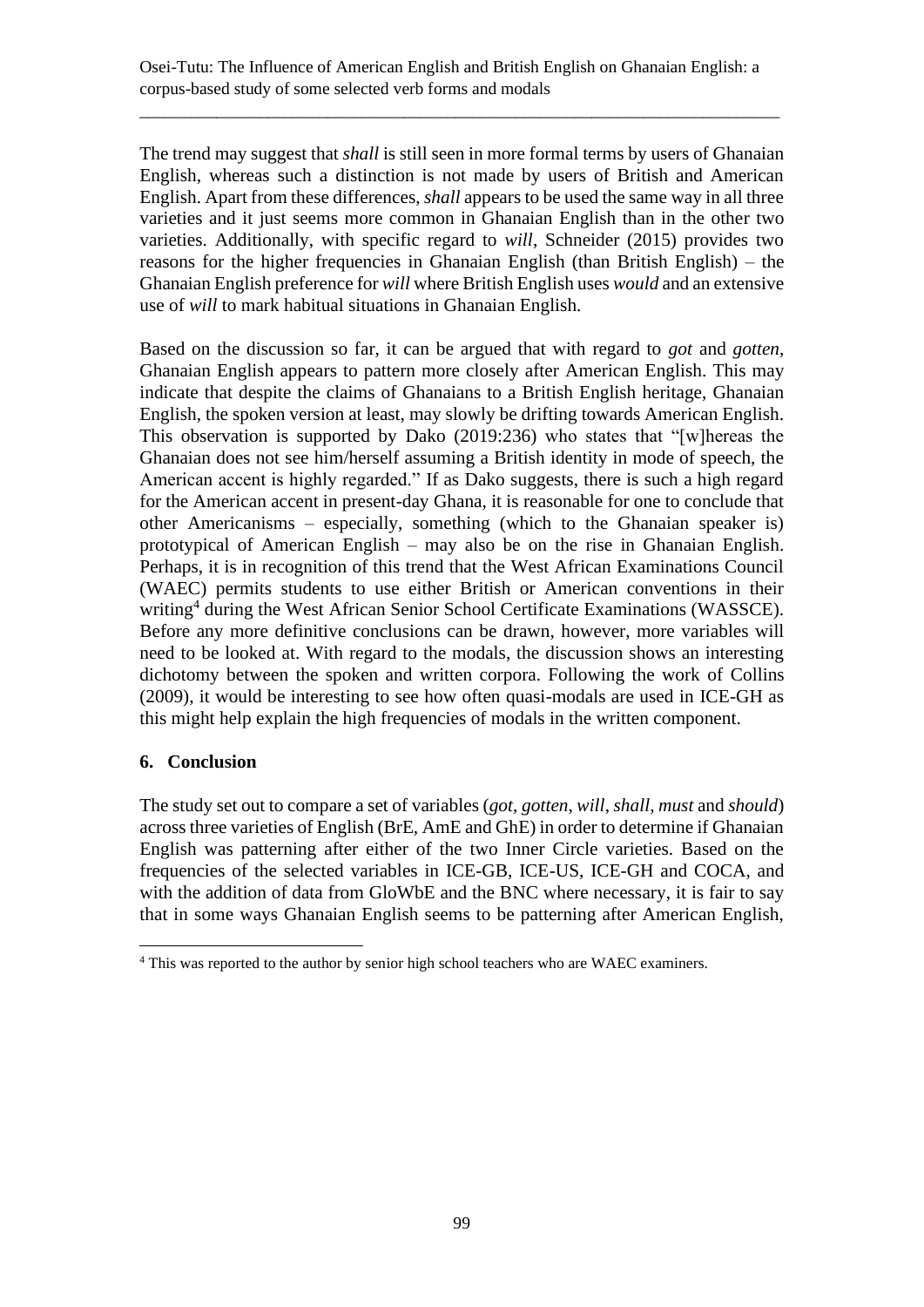while in others it retains the trend often associated with new varieties of English (Collins, 2009), especially, for a variety that is not yet in the Endonormative (i.e. the penultimate) stage of the life cycle of these varieties (Brato, 2020; Huber, 2012; Schneider, 2014; 2007; 2003). In order for a firmer conclusion to be drawn, more distinctive features from British English and American English need to be isolated and compared with data from Ghanaian English. Also, once the spoken component of ICE-US becomes available, it may prove useful to compare these variables using just the ICE corpus, since that will make for a better comparison. These measures will also go a long way to mitigate some of the limitations of this study.

\_\_\_\_\_\_\_\_\_\_\_\_\_\_\_\_\_\_\_\_\_\_\_\_\_\_\_\_\_\_\_\_\_\_\_\_\_\_\_\_\_\_\_\_\_\_\_\_\_\_\_\_\_\_\_\_\_\_\_\_\_\_\_\_\_\_\_\_\_\_\_\_\_\_\_

#### **References**

- Adika, G. S. K. (2012). English in Ghana: Growth, tensions, and trends. *International Journal of Language, Translation and Intercultural Communication*, *1*, 151– 166.
- Algeo, J. (2006). *British or American English?: A Handbook of Word and Grammar Patterns*. Cambridge University Press.
- Anderson, J. A. (2009). Codifying Ghanaian English: Problems and prospects. In T. Hoffmann & L. Siebers (Eds.), *World Englishes—Problems, Properties and Prospects: Selected papers from the 13th IAWE conference* (pp. 19–36). John Benjamins Publishing. https://doi.org/10.1075/veaw.g40.05and
- Anderson, J., A., Ansah, G., N., & hMensa, P. A. (2009). Domains of English in Ghana and Its Use for Specific Purposes. In M. Krzanowski (Ed.), *English for Occupational and Academic Purposes in Developing, Emerging and Least Developed Countries* (pp. 122–129). Garnet Education.
- Asante, M. Y. (2012). Variation in subject-verb concord in Ghanaian English. *World Englishes*, *31*(2), 208–225. https://doi.org/10.1111/j.1467-971X.2012.01751.x
- Biber, D., & Conrad, S. (2009). *Register, genre, and style*. Cambridge University Press.
- Biber, D., Johansson, S., Leech, G., Conrad, S., & Finegan, E. (1999). *Longman Grammar of Spoken and Written English*. Pearson.
- Brato, T. (2020). Noun phrase complexity in Ghanaian English. *World Englishes*, *39*(3), 377–393. https://doi.org/10.1111/weng.12479
- Bruku, B., O. (2010). *A Sociolinguistic Analysis of LAFA: A Locally Acquired Foreign (American) English Accent in Ghana* [MPhil Thesis]. University of Ghana, Legon.
- Collins, P. (2009). Modals and quasi-modals in world Englishes. *World Englishes*, *28*(3), 281–292. https://doi.org/10.1111/j.1467-971X.2009.01593.x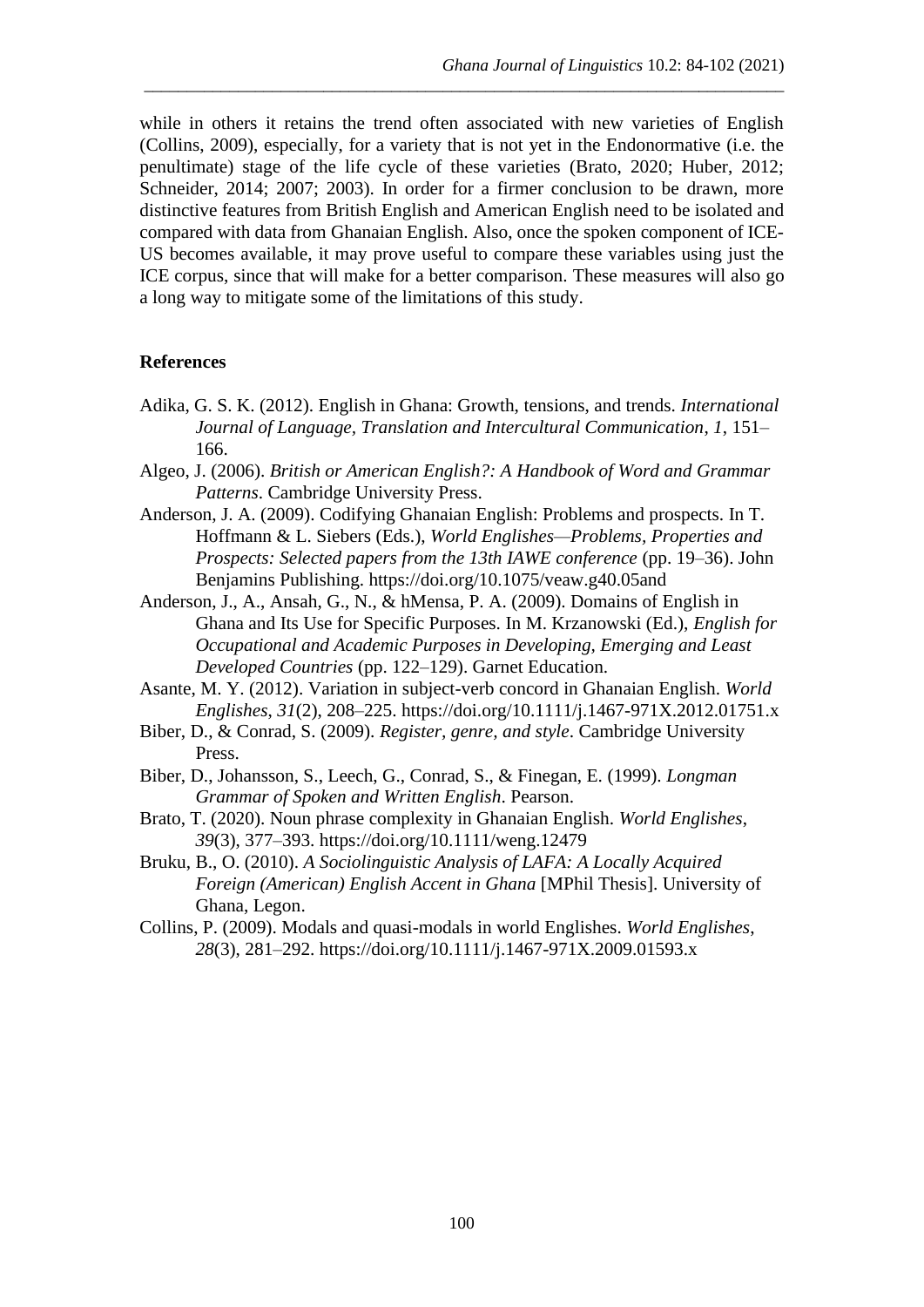Criper, L. (1971). A Classification of Types of English in Ghana. *Journal of African Languages*, *10*(3), 6–17.

\_\_\_\_\_\_\_\_\_\_\_\_\_\_\_\_\_\_\_\_\_\_\_\_\_\_\_\_\_\_\_\_\_\_\_\_\_\_\_\_\_\_\_\_\_\_\_\_\_\_\_\_\_\_\_\_\_\_\_\_\_\_\_\_\_\_\_\_\_\_\_\_\_\_\_

Dako, K. (2003). *Ghanaianisms: A Glossary*. Ghana universities Press.

- Dako, K. (2019). About the English Language in Ghana Today and about Ghanaian English and Languaging in Ghana. In H. Yitah & H. Lauer (Eds.), *Philosophical foundations of the African humanities through postcolonial perspectives* (pp. 220–253). Brill. https://doi.org/10.1163/9789004392946\_014
- Davies, Mark. (2013). *Corpus of Global Web-Based English.* Available on line at https://www.english-corpora.org/glowbe/.
- Davies, M. (2008). *The Corpus of Contemporary American English (COCA): One billion words, 1990-2019*. Available online at https://www.englishcorpora.org/coca/
- Dolphyne, F., A. (1995). A Note on the English Language in Ghana. In A. Bamgbose, A. Banjo, & A. Thomas (Eds.), *New Englishes: A West African Perspective* (pp. 27–33). British Council.
- Greenbaum, S., & Nelson, G. (1996). The International Corpus of English (ICE) Project. *World Englishes*, *15*(1), 3–15.
- Huber, M. (2004). Ghanaian English: Phonology. In B. Kortmann, E. W. Schneider, K. Burridge, R. Mesthrie, & C. Upton (Eds.), *A handbook of Varieties of English* (Mouton de Gruyter, Vol. 1, pp. 842–865).
- Huber, M. (2012). Syntactic and variational complexity in British and Ghanaian English: Relative clause formation in the written parts of the International Corpus of English. In B. Kortmann & B. Szmrecsanyi (Eds.), *Linguistic complexity: Second language acquisition, indigenization, contact* (pp. 218– 242). Mouton de Gruyter. https://doi.org/10.1515/9783110229226
- Huber, M., & Dako, K. (2004). Ghanaian English: Morphology and Syntax. In B. Kortmann, E. W. Schneider, K. Burridge, R. Mesthrie, & C. Upton (Eds.), *A handbook of Varieties of English* (Mouton de Gruyter, Vol. 2, pp. 854–865).
- Huber, M., & Dako, K. (2013). *International Corpus of English, Ghana component*. University of Giessen.
- Kachru, B. B. (1985). Standards, codification and sociolinguistic realism: The English language in the Outer Circle. In *English in the world: Teaching and learning the language and literatures: Papers of an international conference entitled 'Progress in English Studies'* (pp. 11–30).
- Ngula, R., S. (2014). Hybridized Lexical Innovations in Ghanaian English. *Nordic Journal of African Studies*, *23*(3), 180–200.